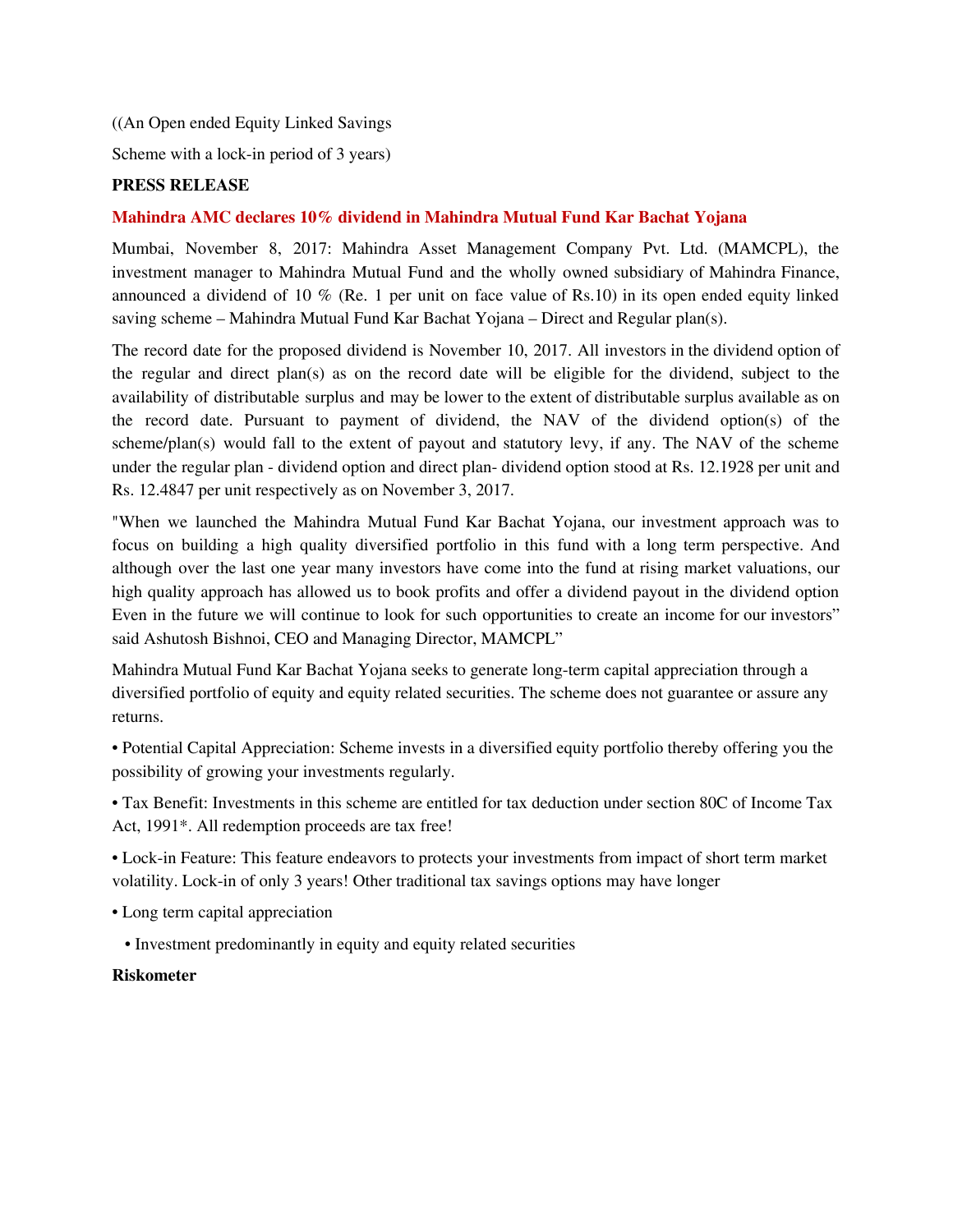holding periods. \*Please consult your financial /tax advisor before investing.

Investors understand that their principal is at moderately high risk

# **Mutual Fund investments are subject to market risks, read all scheme related documents carefully.**

### **About Mahindra Mutual Fund**

Mahindra Asset Management Company Private Limited, a company incorporated under the Companies Act, 1956, is the Investment Manager for Mahindra Mutual Fund. It is a wholly owned subsidiary of Mahindra and Mahindra Financial Services Limited (MMFSL).

Mahindra Mutual Fund endeavors to offer a variety of mutual fund schemes pan-India, with special focus in rural and semi-urban areas.

Statutory Details: Mahindra Mutual Fund has been constituted as a Trust under the Indian Trusts Act, 1882. Sponsor: Mahindra & Mahindra Financial Services Limited. (liability of Sponsor limited to Rs. 1,00,000/-) Trustee: Mahindra Trustee Company Private Limited. Investment Manager: Mahindra Asset Management Company Private Limited. The Sponsor, Trustee and Investment Manager are incorporated under the Companies Act, 1956.

# **About Mahindra & Mahindra Financial Services Limited**

Mahindra & Mahindra Financial Services Limited (Mahindra Finance), part of the Mahindra Group, is one of India's leading non-banking finance companies. Focused on the rural and semi-urban sector, the Company has over 4 million customers and has an AUM of over USD 6 billion. The Company is a leading vehicle and tractor financier and also offers fixed deposits and loans to SMEs. The Company has over 1,100 offices across the country and is the first Non Banking Finance Company from India to form a part of Dow Jones Sustainability Index.

The Company has a Joint Venture in the US, Mahindra Finance USA, in partnership with De Lage Landen, a subsidiary of Rabo Bank, for financing Mahindra tractors in US.

The Company's Insurance Broking subsidiary, Mahindra Insurance Brokers Limited (MIBL), is a licensed Composite Broker providing Direct and Reinsurance broking services.

Mahindra Rural Housing Finance Limited (MRHFL) a subsidiary of Mahindra Finance provides loans for purchase, renovation, construction of houses to individuals in the rural areas of the country.

## **About Mahindra**

The Mahindra Group focuses on enabling people to rise through solutions that power mobility, drive rural prosperity, enhance urban lifestyles and increase business efficiency.

A USD 17.8 billion multinational group based in Mumbai, India, Mahindra provides employment opportunities to over 200,000 people in over 100 countries. Mahindra operates in the key industries that drive economic growth, enjoying a leadership position in tractors, utility vehicles, information technology, financial services and vacation ownership. In addition, Mahindra enjoys a strong presence in the agribusiness, aerospace, components, consulting services, defence, energy, industrial equipment, logistics, real estate, retail, steel, commercial vehicles and two wheeler industries.

In 2015, Mahindra & Mahindra was recognized as the Best Company for CSR in India in a study by the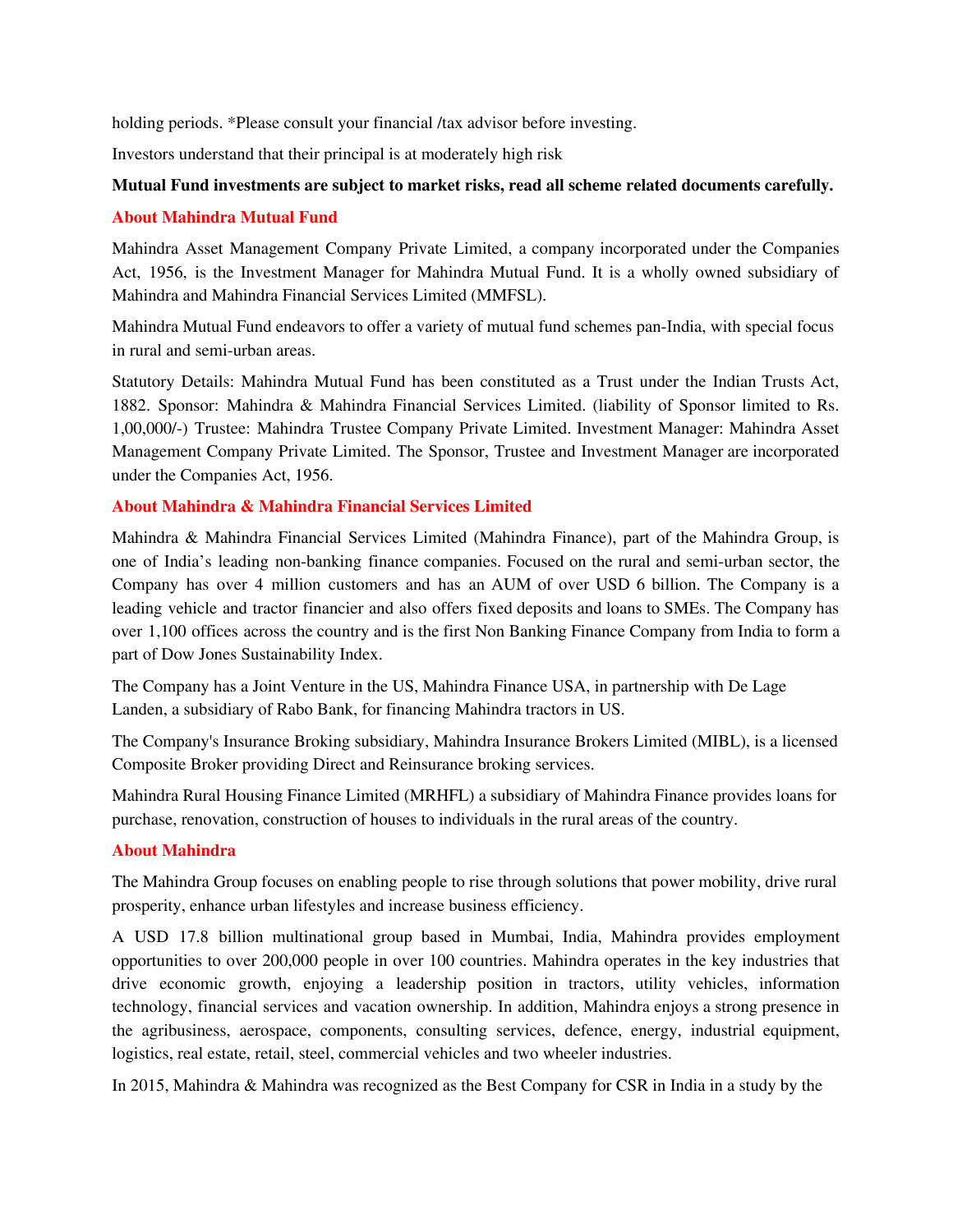Economic Times. In 2014, Mahindra featured on the Forbes Global 2000, a comprehensive listing of the world's largest, most powerful